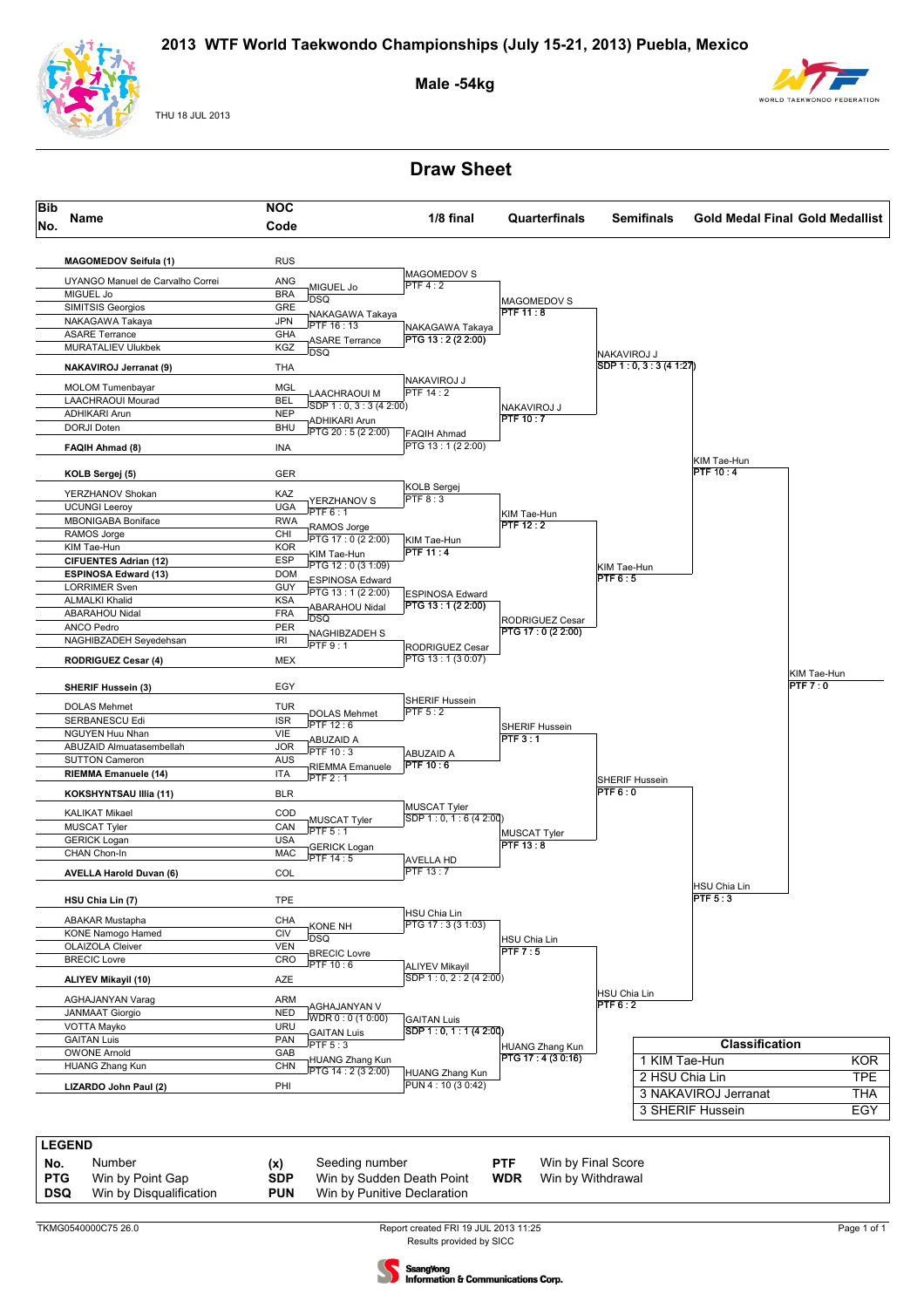**PUEBLA**

**MEXICO**

## **2013 WTF World Taekwondo Championships (July 15-21, 2013) Puebla, Mexico Male -58kg**



MON 15 JUL 2013



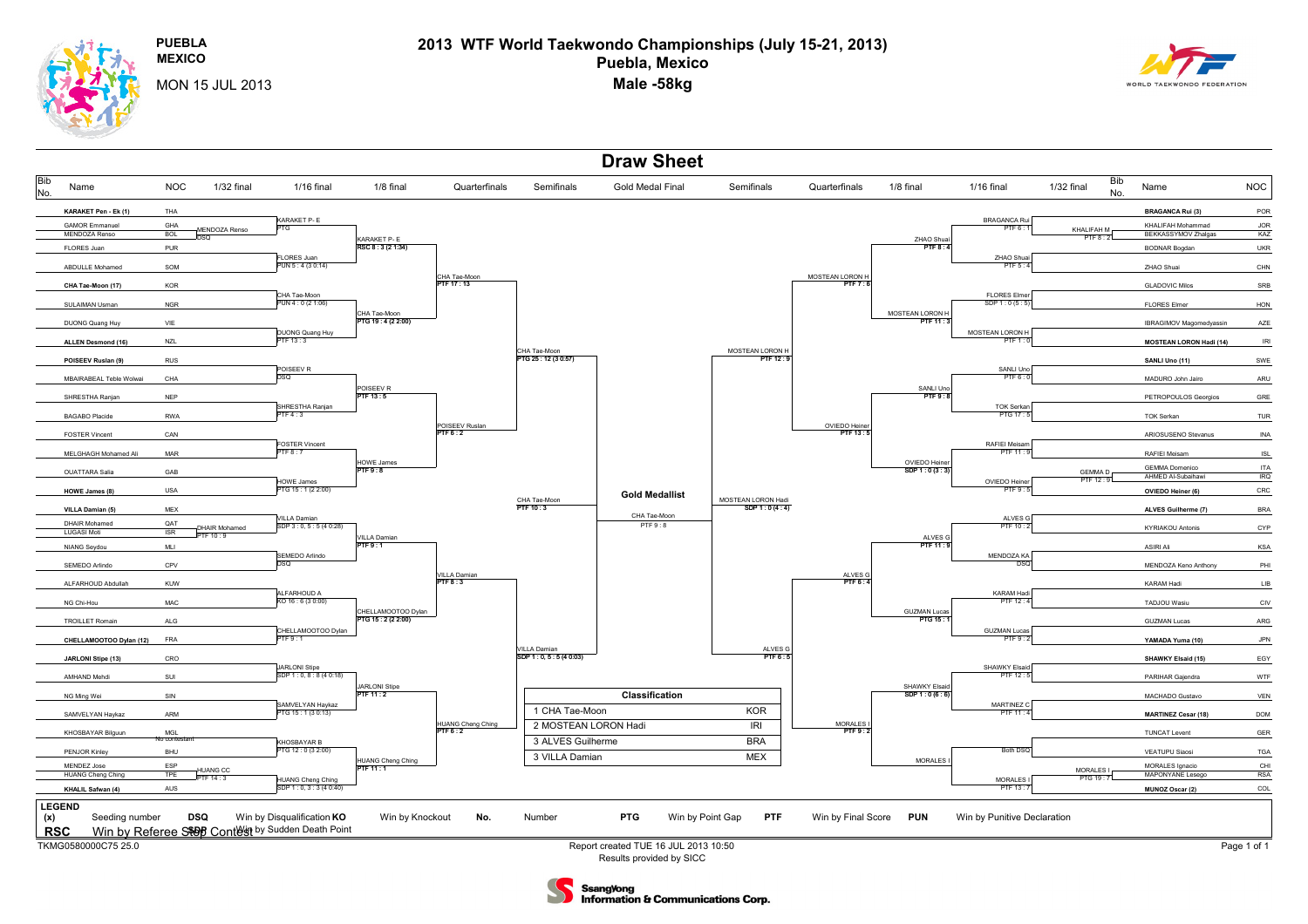

SAT 20 JUL 2013

**Male -63kg**



## **Draw Sheet**





**PTF** Win by Final Score **PTG** Win by Point Gap **SDP** Win by Sudden Death Point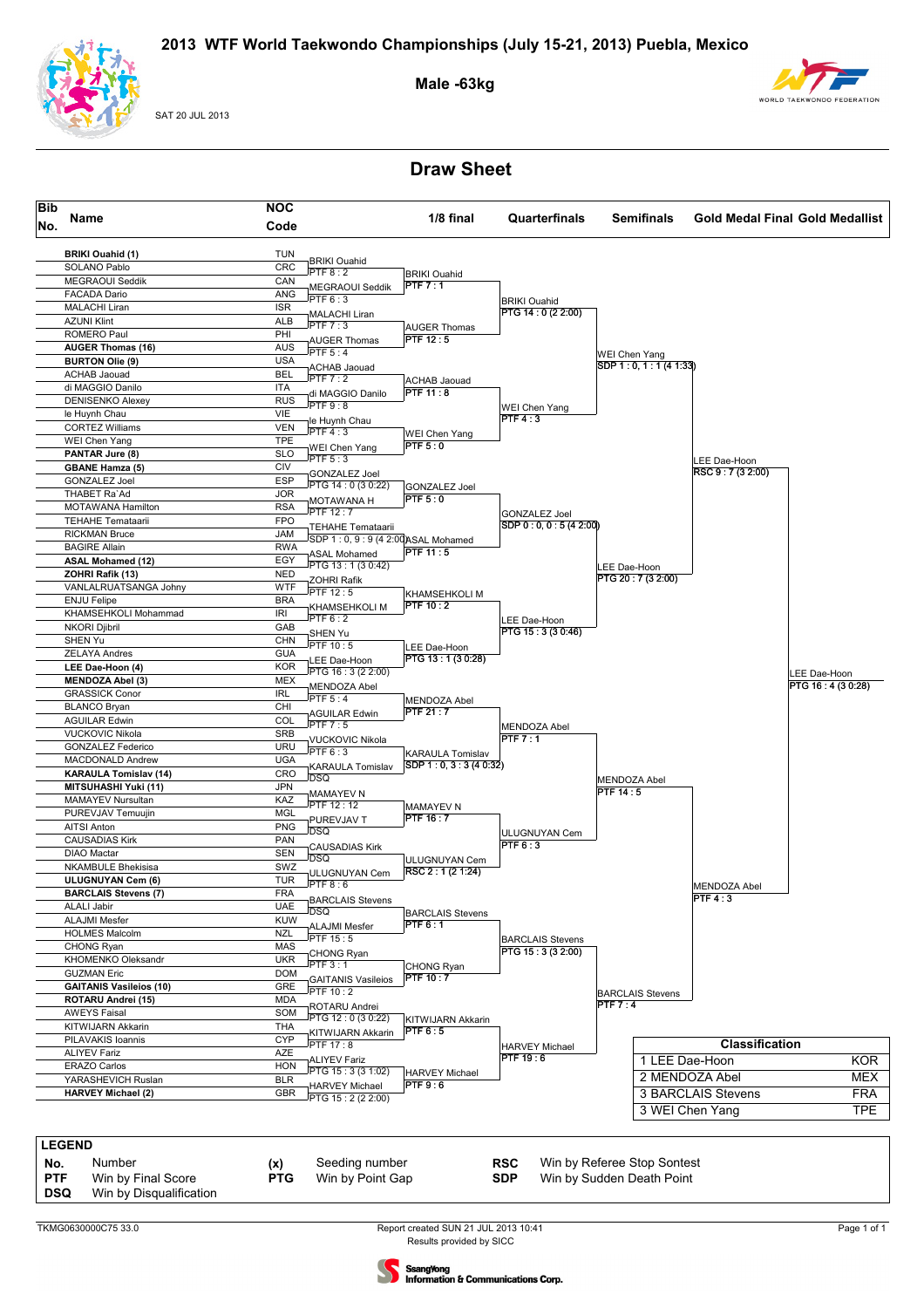**PUEBLAMEXICO**

## **2013 WTF World Taekwondo Championships (July 15-21, 2013) Puebla, Mexico Male -68kg**



WED 17 JUL 2013





**Information & Communications Corp.**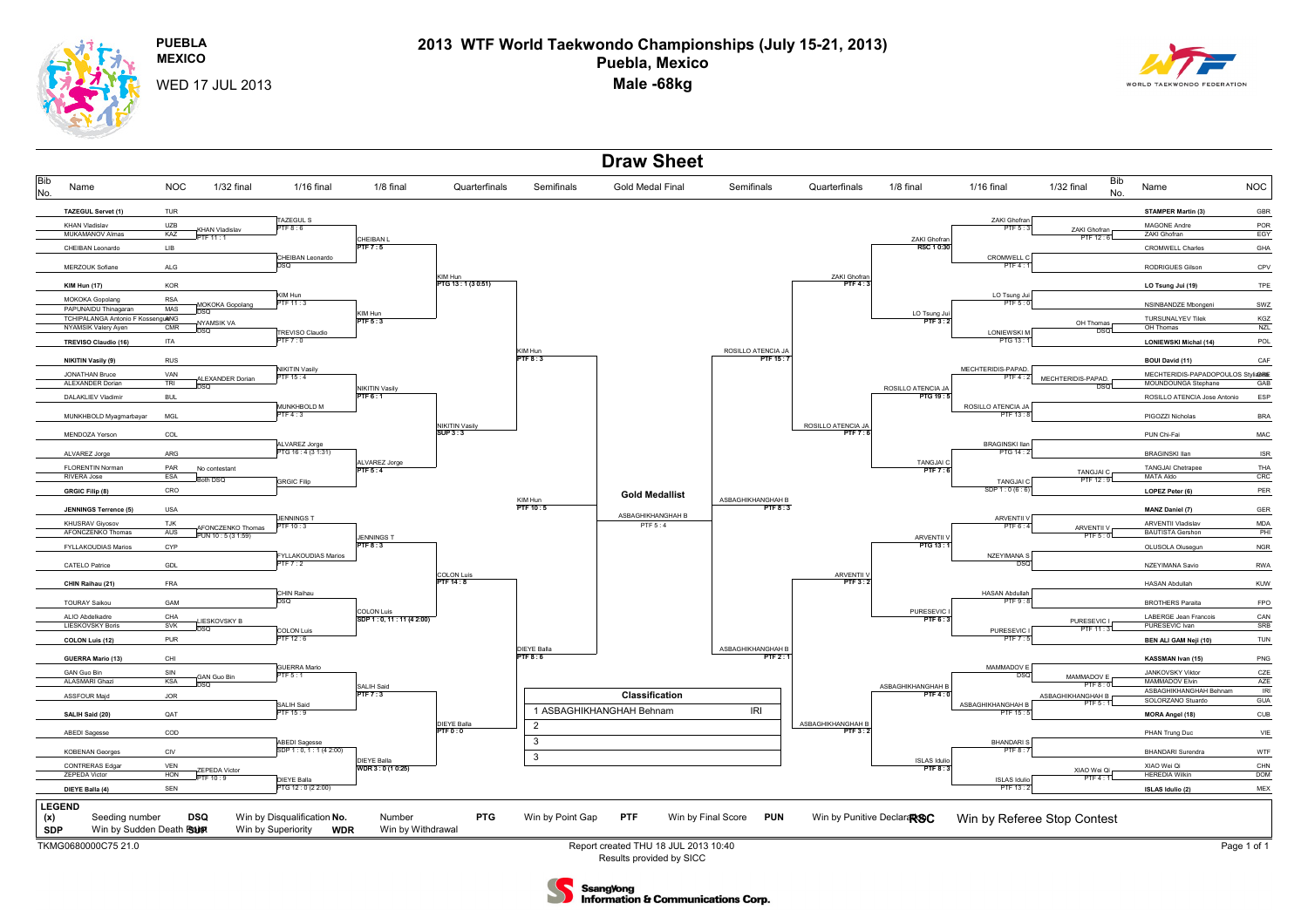**PUEBLA**

**2013 WTF World Taekwondo Championships (July 15-21, 2013) Puebla, Mexico Male -74kg**



**MEXICO**TUE 16 JUL 2013



Results provided by SICC

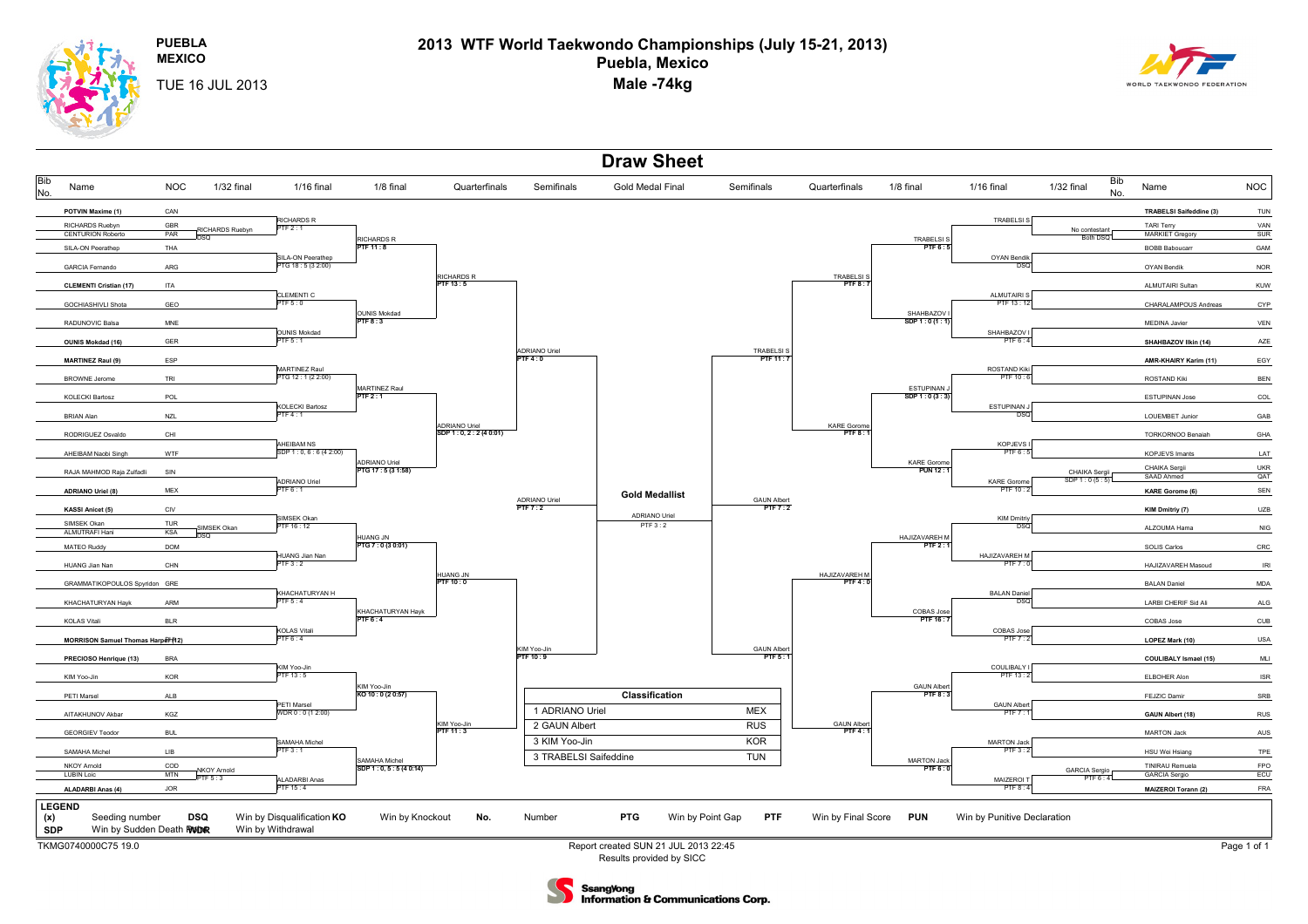

SUN 21 JUL 2013

#### **Male -80kg**



**Draw Sheet**



**SDP** Win by Sudden Death Point **DSQ** Win by Disqualification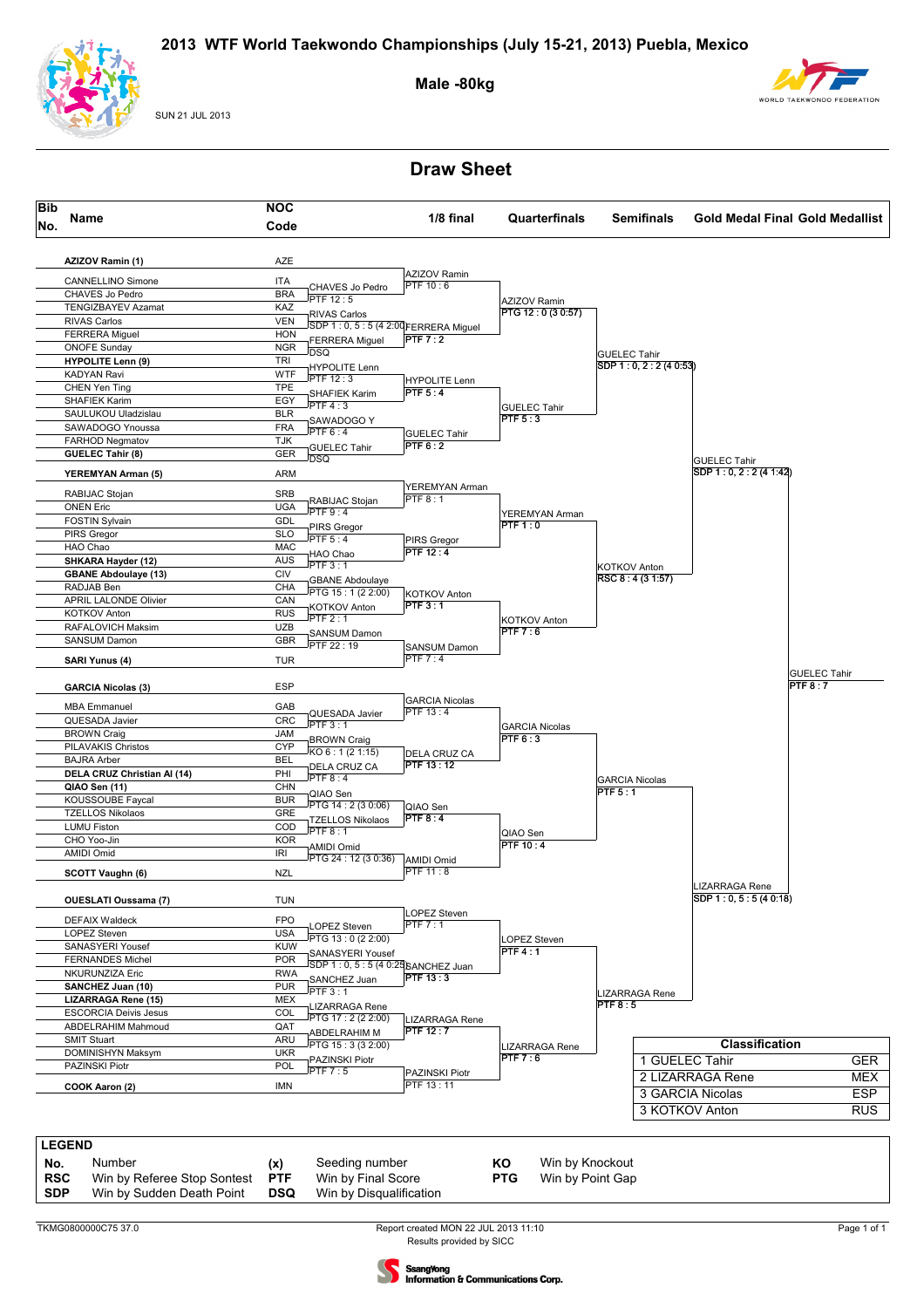

FRI 19 JUL 2013

#### **Male -87kg**



## **Draw Sheet**



Results provided by SICC Report created SAT 20 JUL 2013 10:57 Page 1 of 1

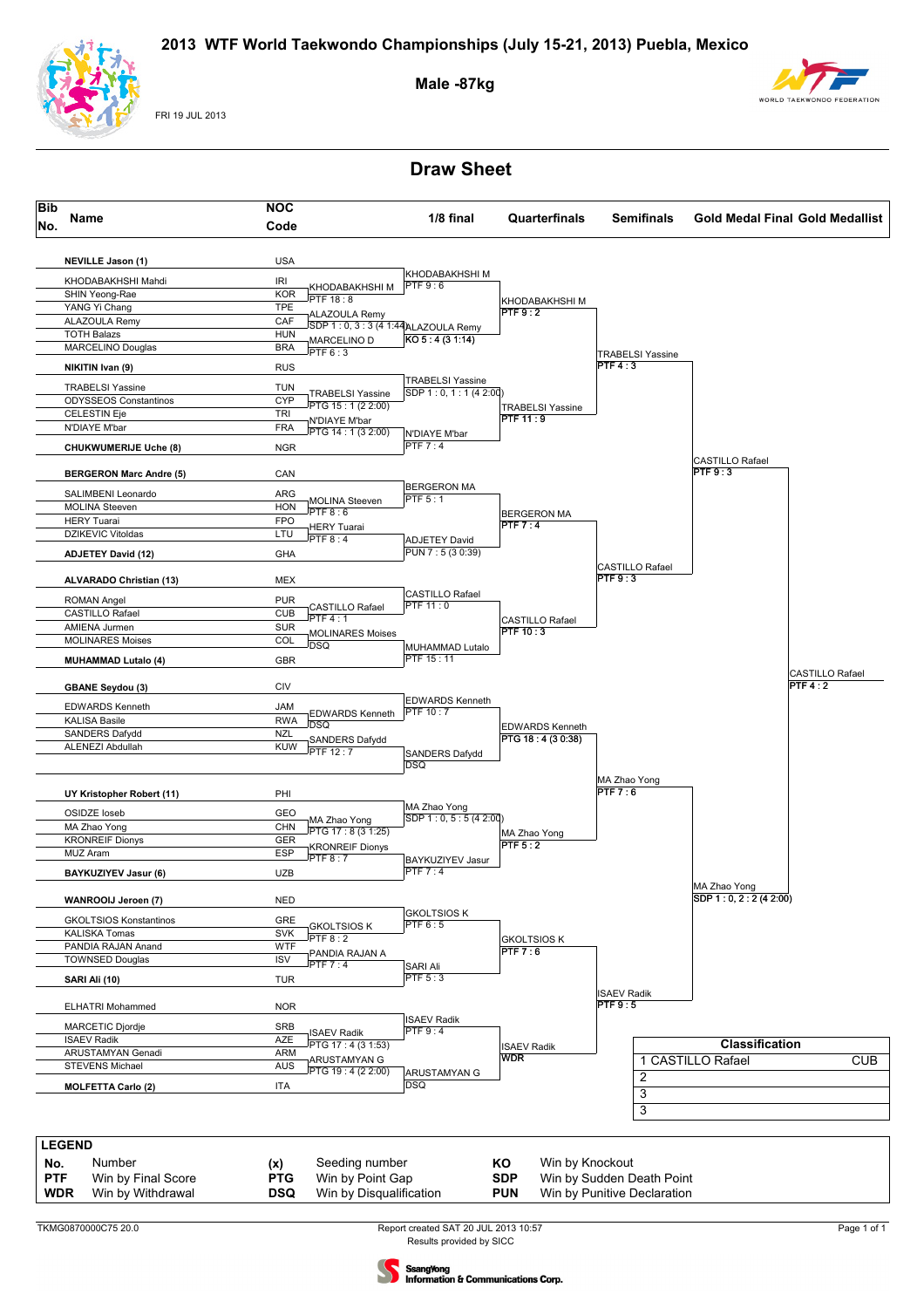

FRI 19 JUL 2013

#### **Male +87kg**



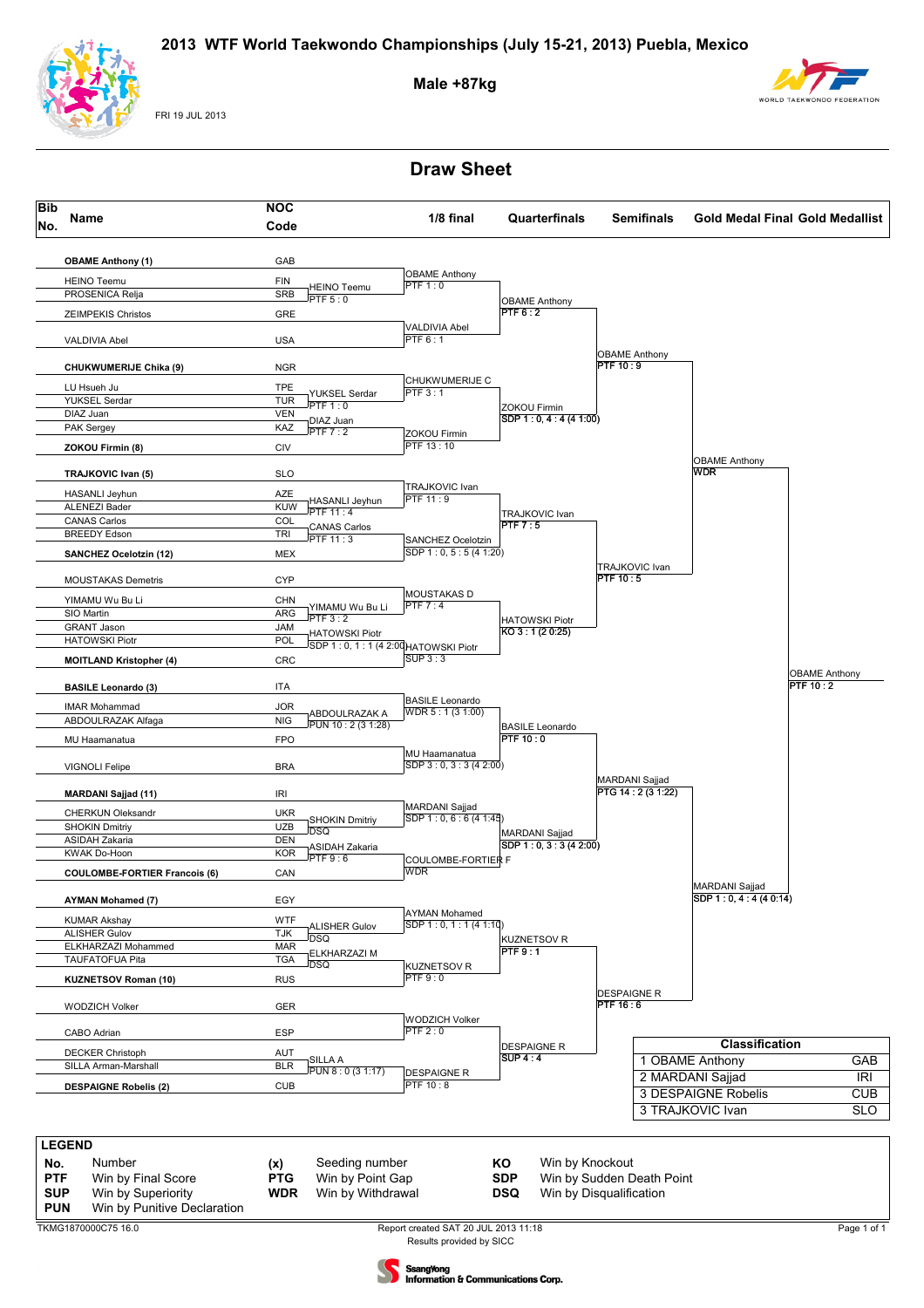

MON 15 JUL 2013

#### **Female -46kg**





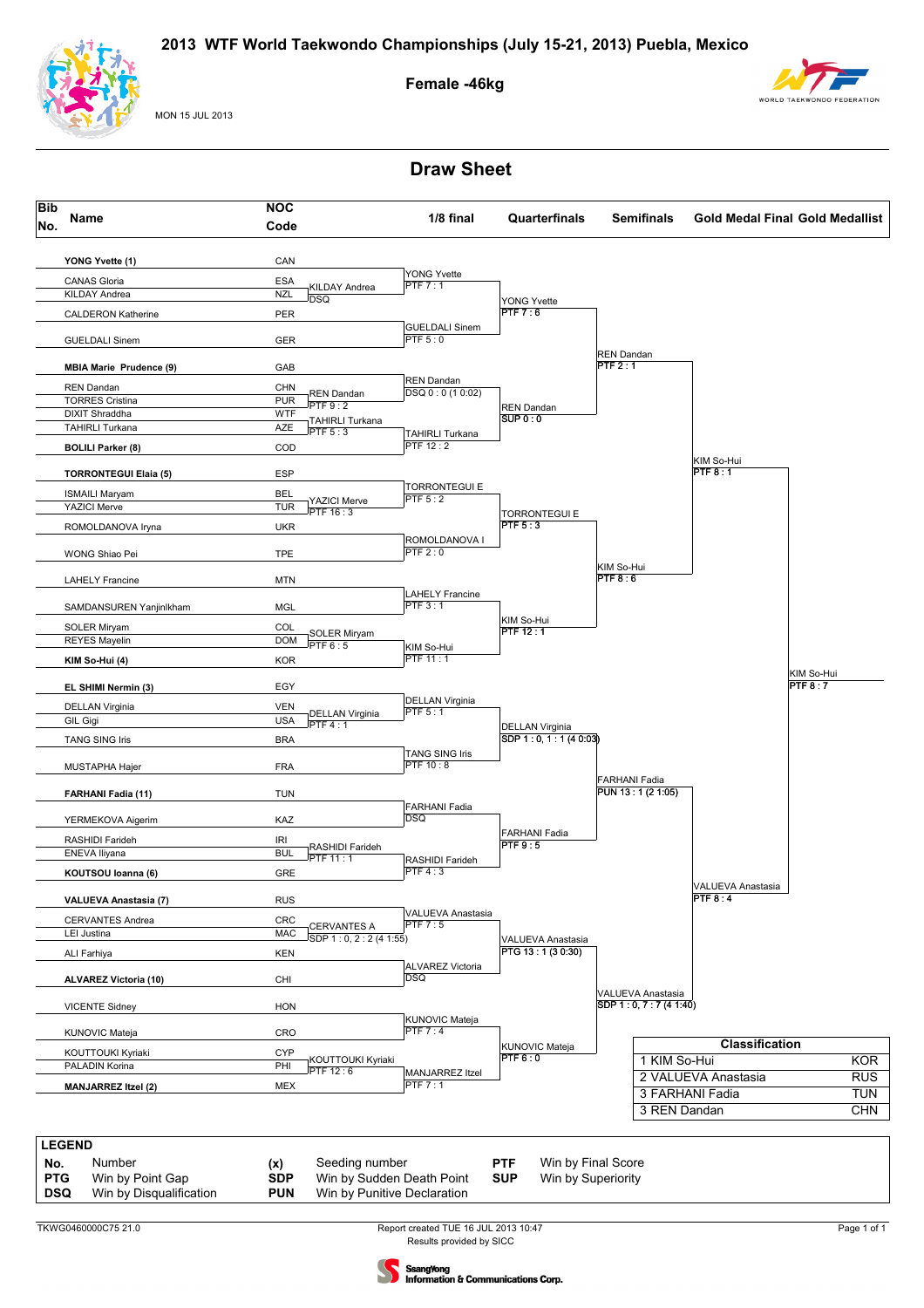

TUE 16 JUL 2013

#### **Female -49kg**



## **Draw Sheet**





**DSQ** Win by Disqualification **PUN** Win by Punitive Declaration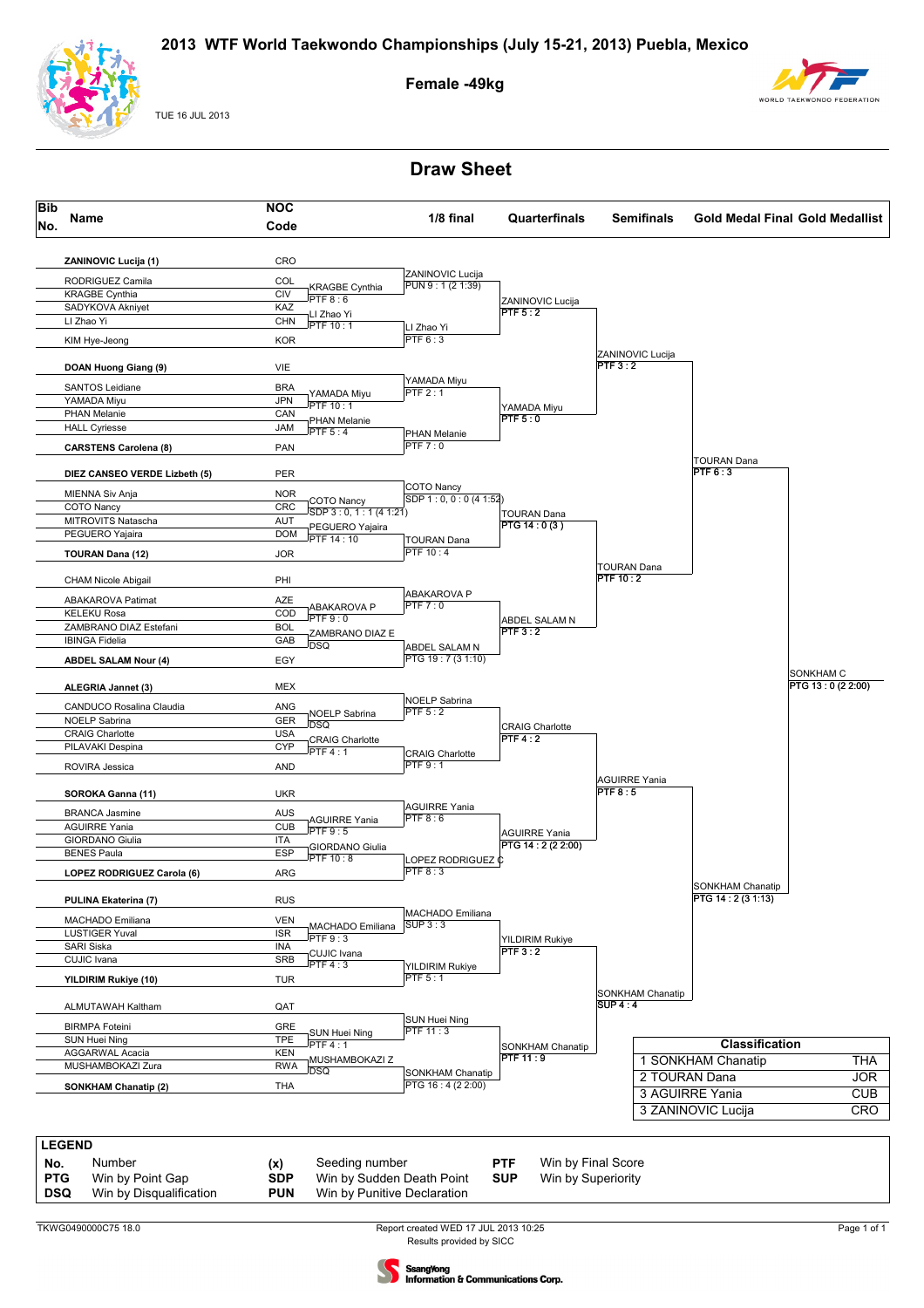

THU 18 JUL 2013

#### **Female -53kg**



## **Draw Sheet**





sangYong **Information & Communications Corp.**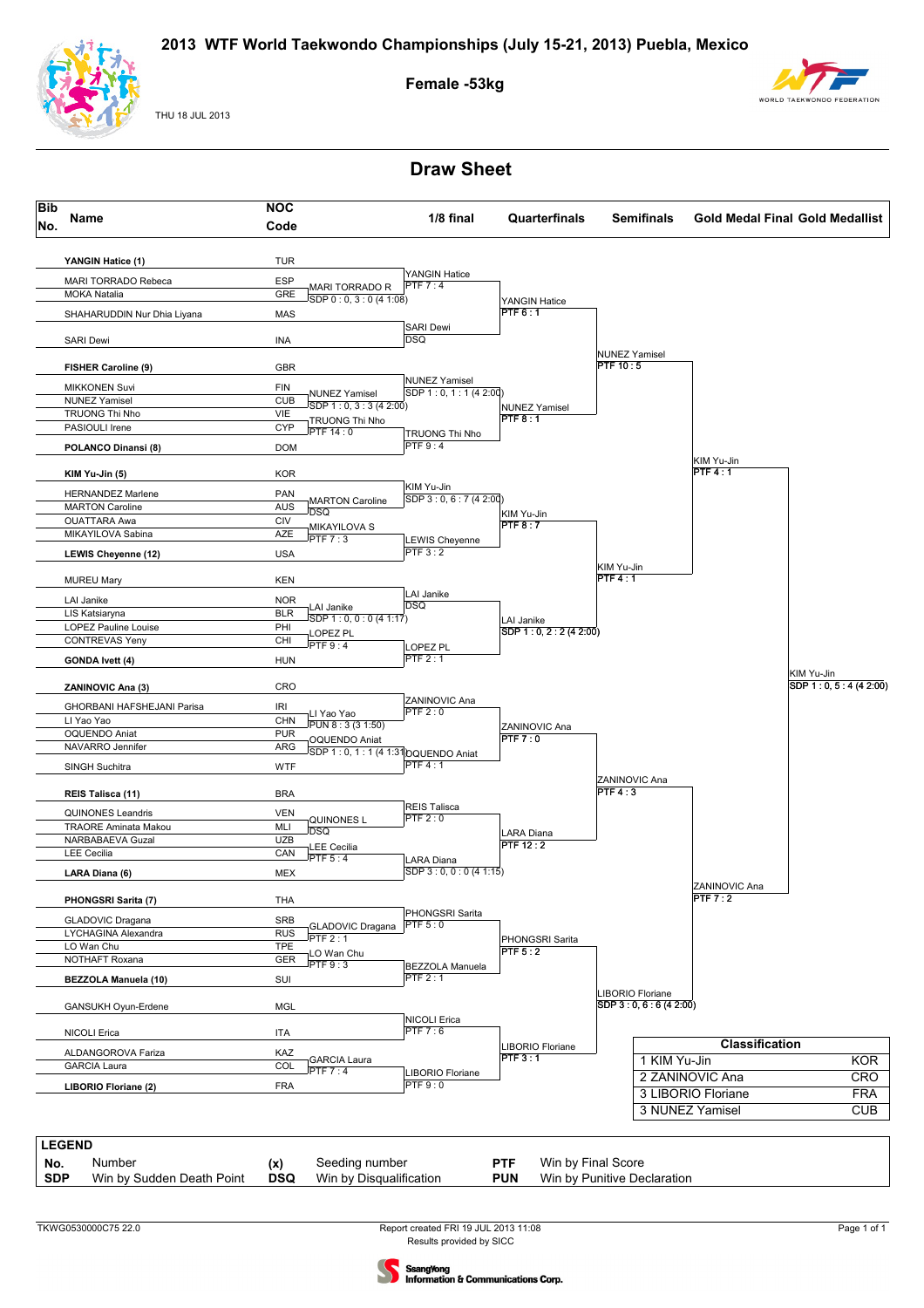

SAT 20 JUL 2013

#### **Female -57kg**



## **Draw Sheet**



TKWG0570000C75 28.0

Results provided by SICC Report created SUN 21 JUL 2013 10:25 Page 1 of 1



**Information & Communications Corp.**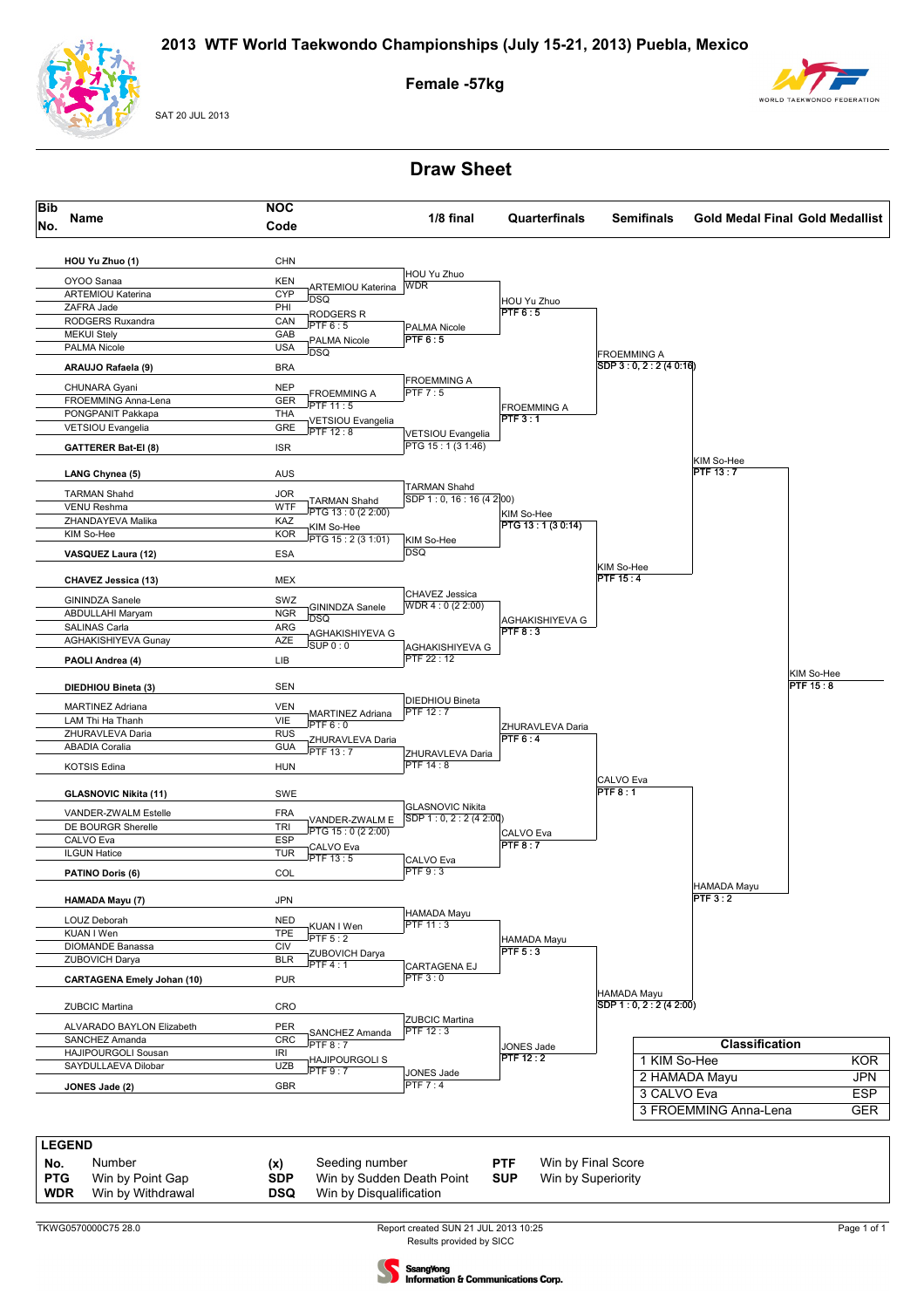

SUN 21 JUL 2013

#### **Female -62kg**





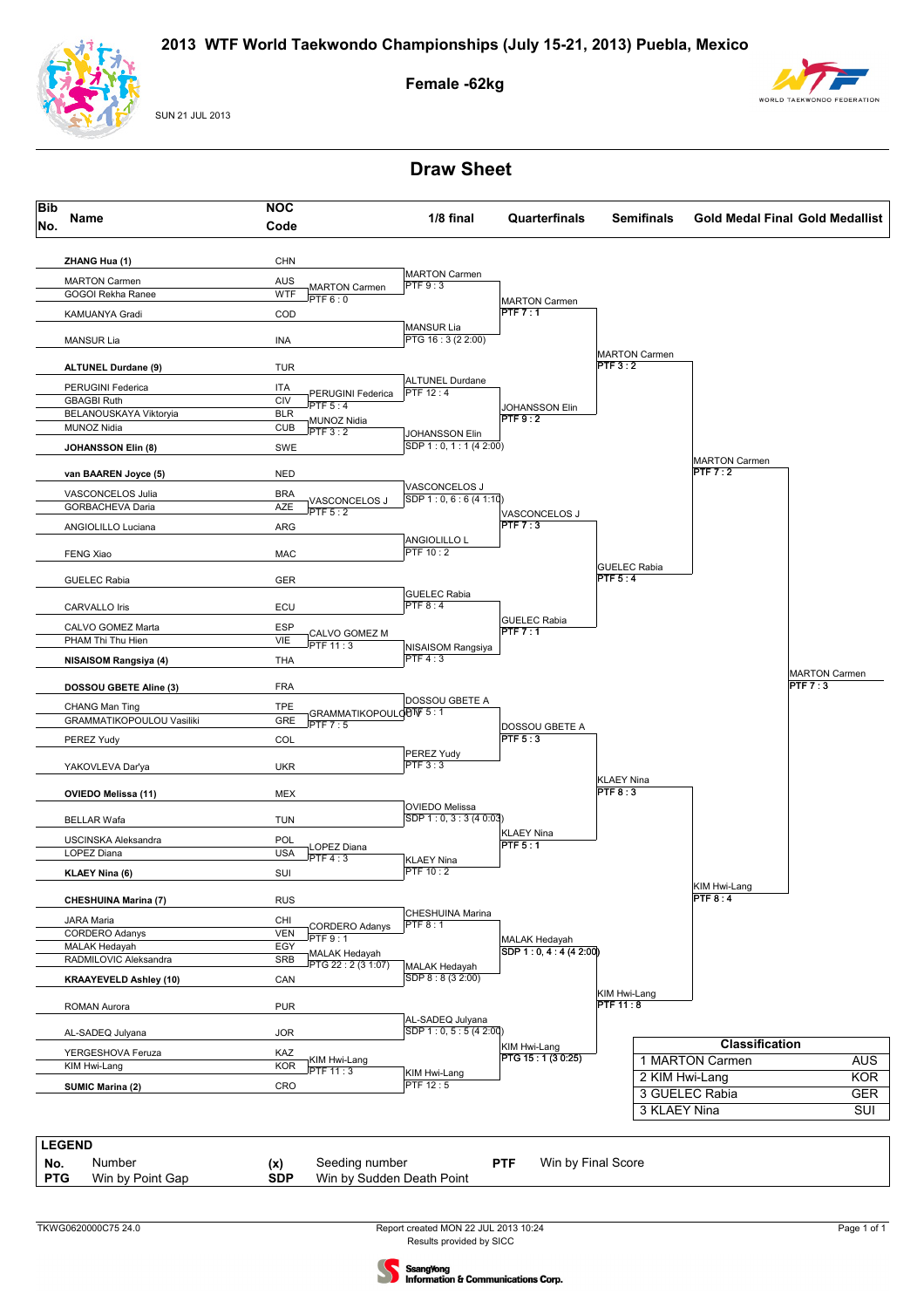

WED 17 JUL 2013

# **Female -67kg**



| <b>Bib</b><br>No. | Name                         | <b>NOC</b>                         |                                     | Quarterfinals                          |                              |                              |                       |
|-------------------|------------------------------|------------------------------------|-------------------------------------|----------------------------------------|------------------------------|------------------------------|-----------------------|
|                   |                              | Code                               |                                     |                                        | <b>Semifinals</b>            | <b>Gold Medal Final</b>      | <b>Gold Medallist</b> |
|                   | TATAR Nur (1)                | <b>TUR</b>                         |                                     |                                        |                              |                              |                       |
|                   | RIZZELLI Cristiana           | <b>ITA</b>                         | <b>TATAR Nur</b><br><b>PTF 11:8</b> |                                        |                              |                              |                       |
|                   | CHUANG Chia Chia             | <b>TPE</b>                         |                                     | CHUANG Chia Chia<br>PTF4:3             |                              |                              |                       |
|                   |                              |                                    | CHUANG Chia Chia                    |                                        |                              |                              |                       |
|                   | <b>FIGUEROA Patricia</b>     | CHI                                | PTG 18:2 (2 2:00)                   |                                        | CHUANG Chia Chia             |                              |                       |
|                   | OTEMIS Zhadyra               | KAZ                                | IZADI Shokraneh                     |                                        | PTF3:2                       |                              |                       |
|                   | IZADI Shokraneh              | $\ensuremath{\mathsf{IRl}}\xspace$ | PTG 16:0 (2 2:00)                   |                                        |                              |                              |                       |
|                   | PINEIRO Lua                  | <b>ESP</b>                         |                                     | PINEIRO Lua<br>SDP 1: 0, 0: 0 (4 1:29) |                              |                              |                       |
|                   | <b>TAMEZ Victoria (8)</b>    | <b>MEX</b>                         | PINEIRO Lua<br>PTF 8:6              |                                        |                              |                              |                       |
|                   | AZIZOVA Farida (5)           | AZE                                |                                     |                                        |                              | CHUANG Chia Chia<br>PTF8:5   |                       |
|                   |                              |                                    | AZIZOVA Farida                      |                                        |                              |                              |                       |
|                   | FANAI Lalrempuii             | <b>WTF</b>                         | PTF4:0                              | AZIZOVA Farida                         |                              |                              |                       |
|                   | SOUZA Marina                 | <b>BRA</b>                         | PERISIC Dajana                      | SDP 1: 0, 2: 2 (4 2:00)                |                              |                              |                       |
|                   | PERISIC Dajana               | SRB                                | PTF6:2                              |                                        |                              |                              |                       |
|                   | ALVARADO Katherine           | CRC                                |                                     |                                        | AZIZOVA Farida<br>PTF3:0     |                              |                       |
|                   | <b>MOLINA Yosselyn</b>       | <b>HON</b>                         | ALVARADO Katherine<br>PTF 13:6      |                                        |                              |                              |                       |
|                   |                              |                                    |                                     | GUO Yun Fei                            |                              |                              |                       |
|                   | <b>FREITEZ Tamara</b>        | <b>VEN</b>                         | GUO Yun Fei                         | PTF9:1                                 |                              |                              |                       |
|                   | GUO Yun Fei (4)              | CHN                                | PTG 16 : 0 (2 2:00)                 |                                        |                              |                              | <b>NIARE Haby</b>     |
|                   | <b>McPHERSON Paige (3)</b>   | <b>USA</b>                         |                                     |                                        |                              |                              | PTF $5:4$             |
|                   | <b>MOUEGHA Urgence</b>       | GAB                                | McPHERSON Paige<br><b>DSQ</b>       |                                        |                              |                              |                       |
|                   | <b>NGUYEN Thanh Hien</b>     | VIE                                |                                     | LIU Qing<br>SDP 1: 0, 3: 3 (4 0:41)    |                              |                              |                       |
|                   |                              |                                    | LIU Qing                            |                                        |                              |                              |                       |
|                   | LIU Qing                     | <b>MAC</b>                         | PTG 15:1 (2 2:00)                   |                                        | <b>ANIC Franka</b>           |                              |                       |
|                   | <b>ILIESCO Nathalie</b>      | CAN                                | <b>ILIESCO Nathalie</b>             |                                        | PTF 6:4                      |                              |                       |
|                   | KRZEMIENIECKA Aleksandra     | POL                                | SDP $1:0, 3:3(42:00)$               | <b>ANIC Franka</b>                     |                              |                              |                       |
|                   | BARYSHNIKOVA Anastasiia      | <b>RUS</b>                         |                                     | PTF1:0                                 |                              |                              |                       |
|                   | ANIC Franka (6)              | <b>SLO</b>                         | <b>ANIC Franka</b><br>PTF 12:3      |                                        |                              |                              |                       |
|                   | <b>MATIJASEVIC Petra (7)</b> | CRO                                |                                     |                                        |                              | <b>NIARE Haby</b><br>PTF 2:0 |                       |
|                   |                              |                                    | MATIJASEVIC Petra                   |                                        |                              |                              |                       |
|                   | N'DRI Nadege                 | CIV                                | PTG 24 : 4 (2 2:00)                 | MATIJASEVIC Petra                      |                              |                              |                       |
|                   | NARRA Jane Rafaella          | PHI                                | DELIDIMITRI Anastasia               | <b>PTF 11:6</b>                        |                              |                              |                       |
|                   | DELIDIMITRI Anastasia        | GRE                                | PTF 8:1                             |                                        |                              |                              |                       |
|                   | <b>DUMAR Katherine</b>       | COL                                |                                     |                                        | <b>NIARE Haby</b><br>PTF 2:0 |                              |                       |
|                   | KIM Jan-Di                   | <b>KOR</b>                         | KIM Jan-Di<br>PTF10:0               |                                        |                              |                              |                       |
|                   | <b>ARNOLDT Alexis</b>        | ARG                                |                                     | <b>NIARE Haby</b>                      |                              |                              |                       |
|                   |                              |                                    | <b>NIARE Haby</b>                   | SDP 1: 0, 3: 3 (4 2:00)                |                              |                              | Classification        |
|                   | NIARE Haby (2)               | <b>FRA</b>                         | PTF 7:1                             |                                        |                              | 1 NIARE Haby                 | <b>FRA</b>            |
|                   |                              |                                    |                                     |                                        |                              | 2 CHUANG Chia Chia           | <b>TPE</b>            |
|                   |                              |                                    |                                     |                                        |                              | 3 ANIC Franka                | <b>SLO</b>            |
|                   |                              |                                    |                                     |                                        |                              | 3 AZIZOVA Farida             | AZE                   |

| <b>LEGEND</b> |                  |     |                           |            |                         |
|---------------|------------------|-----|---------------------------|------------|-------------------------|
| No.           | Number           | (x) | Seeding number            | <b>PTF</b> | Win by Final Score      |
| <b>PTG</b>    | Win by Point Gap | SDP | Win by Sudden Death Point | <b>DSQ</b> | Win by Disgualification |

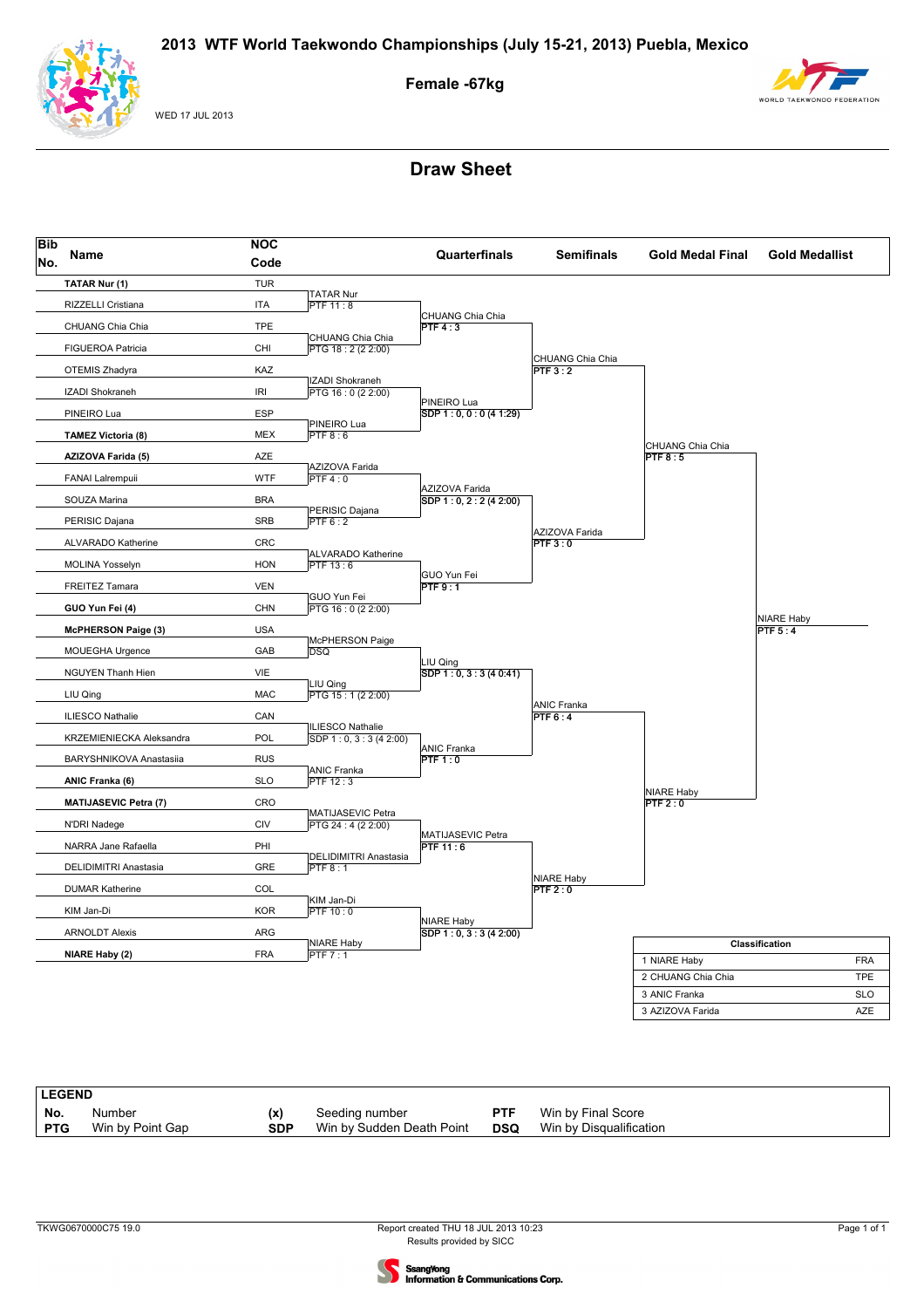

FRI 19 JUL 2013

**Female -73kg**